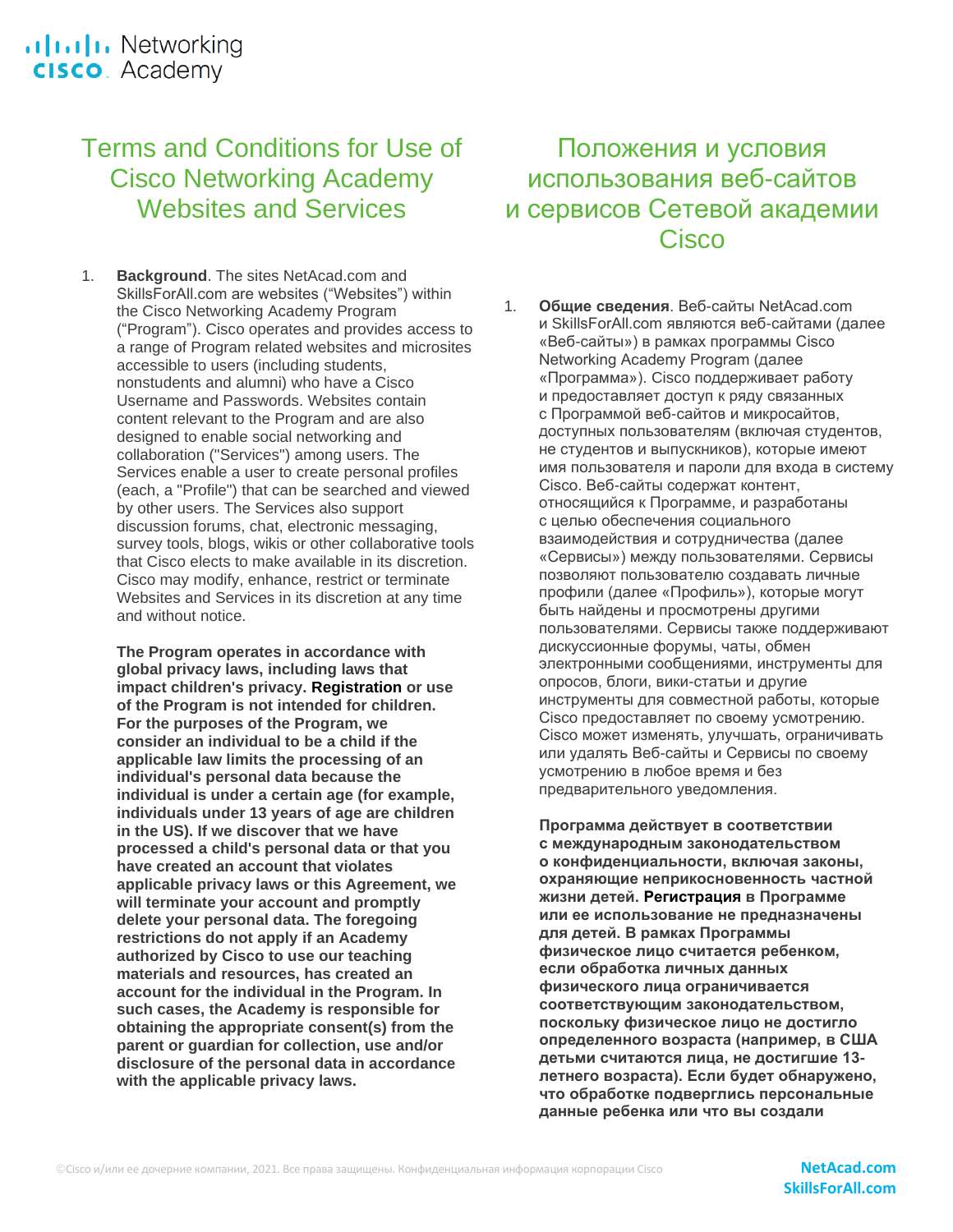.**Iliili.** Networking **CISCO**. Academy

> **Further, you may only enter into this Agreement if you are capable of forming a binding contract with Cisco, and only in compliance with this Agreement and all applicable laws.**

- 2. **This Agreement; amending this Agreement.** This Agreement is made up of the Terms and Conditions set out below, which are specific to the Program Websites and Services, and the general Cisco Terms and Conditions located here: [http://www.cisco.com/web/siteassets/legal/terms\\_co](http://www.cisco.com/web/siteassets/legal/terms_condition.html) [ndition.html.](http://www.cisco.com/web/siteassets/legal/terms_condition.html) If there is a conflict between the two, then the Terms and Conditions set out below take precedence, solely to the extent of that inconsistency. This Agreement covers all of your visits to the Websites and any use of the Services. If you stop visiting the Websites or stop using the Services, this Agreement remains in effect with respect to your previous visits to the Websites and use of the Services.
	- a. **Amendments/Other Terms**. Cisco may change or supplement the terms of this Agreement from time to time at its sole discretion. Cisco will exercise commercially reasonable efforts to provide notice to you of any material changes to the Agreement (e.g., by posting on the Websites). Within five (5) business days of posting changes to the Agreement, the changes will be binding upon you. If you do not agree with the changes, you should discontinue using the Websites or any Services. If you continue using the Websites or Services after such five-business-day period, you will have accepted the changes to the terms of this Agreement. In order to participate in certain Services, you may be notified that you are required to download software and/or agree to additional terms and conditions. Unless expressly set forth in such additional terms and conditions, those additional terms are hereby incorporated into this Agreement.
- 3. **Rules and Regulations**. This Agreement sets forth the following legally binding Rules and Regulations for the Websites and the Services.

**учетную запись, которая нарушает соответствующее законодательство в области конфиденциальности или данное Соглашение, ваша учетная запись будет аннулирована, а ваши личные данные будут незамедлительно удалены. Вышеуказанные ограничения не применяются, если учетная запись физического лица для участия в Программе была создана академией, уполномоченной Cisco использовать наши учебные материалы и ресурсы. В таких случаях Академия обязана получить соответствующее согласие от родителя или опекуна на сбор, использование и (или) раскрытие персональных данных в соответствии с действующими законами о конфиденциальности.**

**Кроме того, вы можете заключить настоящее Соглашение только в том случае, если у вас есть возможность заключить юридически обязывающий контракт с Cisco и только в соответствии с настоящим Соглашением и всеми применимыми законами.**

2. **Настоящее Соглашение; внесение изменений в настоящее Соглашение.** Настоящее Соглашение состоит из изложенных ниже положений и условий, относящихся к Веб-сайтам и Сервисам Программы, а также общих условий и положений Cisco, расположенных по адресу [http://www.cisco.com/web/siteassets/legal/terms\\_co](http://www.cisco.com/web/siteassets/legal/terms_condition.html) [ndition.html.](http://www.cisco.com/web/siteassets/legal/terms_condition.html) В случае противоречия преимущественную силу имеют приведенные ниже положения и условия, но исключительно в рамках такого несоответствия. Настоящее Соглашение распространяется на все ваши посещения Веб-сайтов и любое использование Сервисов. Если вы прекратите посещения Вебсайтов или откажетесь от использования Сервисов, настоящее Соглашение остается в силе в отношении ваших предыдущих посещений Веб-сайтов и использования Сервисов.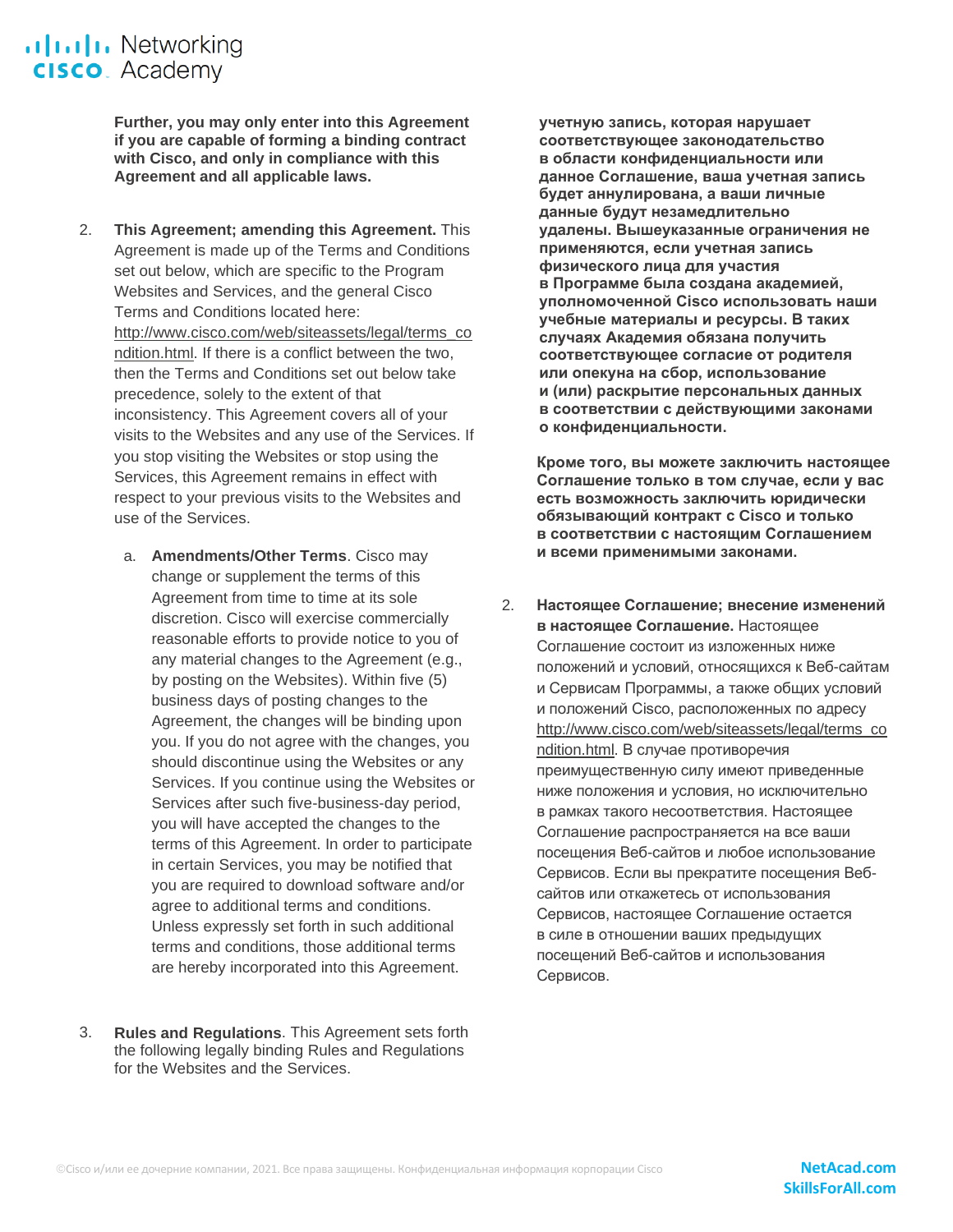# **ultulu** Networking **CISCO**. Academy

- a. **Posting Content**. Much of the information on the Websites is posted by third party users such as you. Please choose carefully the information you post, either in a Profile or elsewhere on the Websites. You are solely responsible for what you post. The following is a partial list of what you are prohibited from posting:
	- i. Anything unlawful, libelous, threatening, obscene, discriminatory, or otherwise objectionable as determined in Cisco's sole discretion.
	- ii. Content or images containing nudity, or materials that may be considered obscene, lewd, excessively violent, harassing, explicit or otherwise objectionable.
	- iii. Information prohibited from disclosure under any law or under contractual or fiduciary relationships (such as insider information, or proprietary and confidential information learned or disclosed as part of employment relationships or under nondisclosure agreements, exam questions and/or answers in use).
	- iv. Content that infringes the copyright, trademark, patent, trade secret or other intellectual property rights of anyone.
	- v. Any information or data that misrepresents the identity, characteristics or qualifications of you or any other person, including but not limited to the use of a pseudonym, or misrepresenting current or previous positions, qualifications or affiliations with a person or entity, past or present.
	- vi. Any unsolicited or unauthorized advertising, promotional materials, "spam," "chain letters," "pyramid schemes" or any similar form of solicitation. This prohibition includes but is not limited to a) using invitations to send messages to people who don't know you or who are unlikely to recognize you as a known contact; b) using the Services to connect to people who don't know you and then sending unsolicited promotional messages to those direct connections without their permission; and c) sending messages to distribution lists, newsgroup aliases, or group aliases
- a. **Изменения / Прочие условия**. Cisco может время от времени изменять или дополнять условия настоящего Соглашения по своему усмотрению. Cisco будет прилагать коммерчески разумные усилия для уведомления вас о любых существенных изменениях в Соглашении (например, путем размещения информации на Веб-сайтах). Изменения в Соглашении вступают в силу через 5 (пять) рабочих дней с момента публикации. Если вы не согласны с изменениями, вы должны прекратить использование Веб-сайтов или Сервисов. Если вы продолжаете использование Веб-сайтов или Сервисов по истечении периода, равного пяти рабочим дням, то вы принимаете изменения в настоящем Соглашении. Для использования некоторых Сервисов вы можете быть уведомлены о необходимости загрузить программное обеспечение и (или) принять дополнительные условия. Если это не указывается прямо, то в силу вступают условия, содержащиеся в данном Соглашении.
- 3. **Правила и положения**. Настоящее Соглашение устанавливает следующие, юридически обязательные правила и положения в отношении использования Веб-сайтов и Сервисов.
	- a. **Размещение материалов**. Большая часть информации на Веб-сайтах размещается третьей стороной, то есть такими же пользователями, как и вы. Будьте внимательны при выборе информации, которую вы размещаете как в Профиле, так и в любом другом месте на Веб-сайтах. Вы несете личную ответственность за то, что вы размещаете. Ниже приводится частичный список того, что запрещено к размещению.
		- i. Любая незаконная, клеветническая, угрожающая, непристойная, дискриминирующая или нежелательная по иным причинам информация, по усмотрению компании Cisco.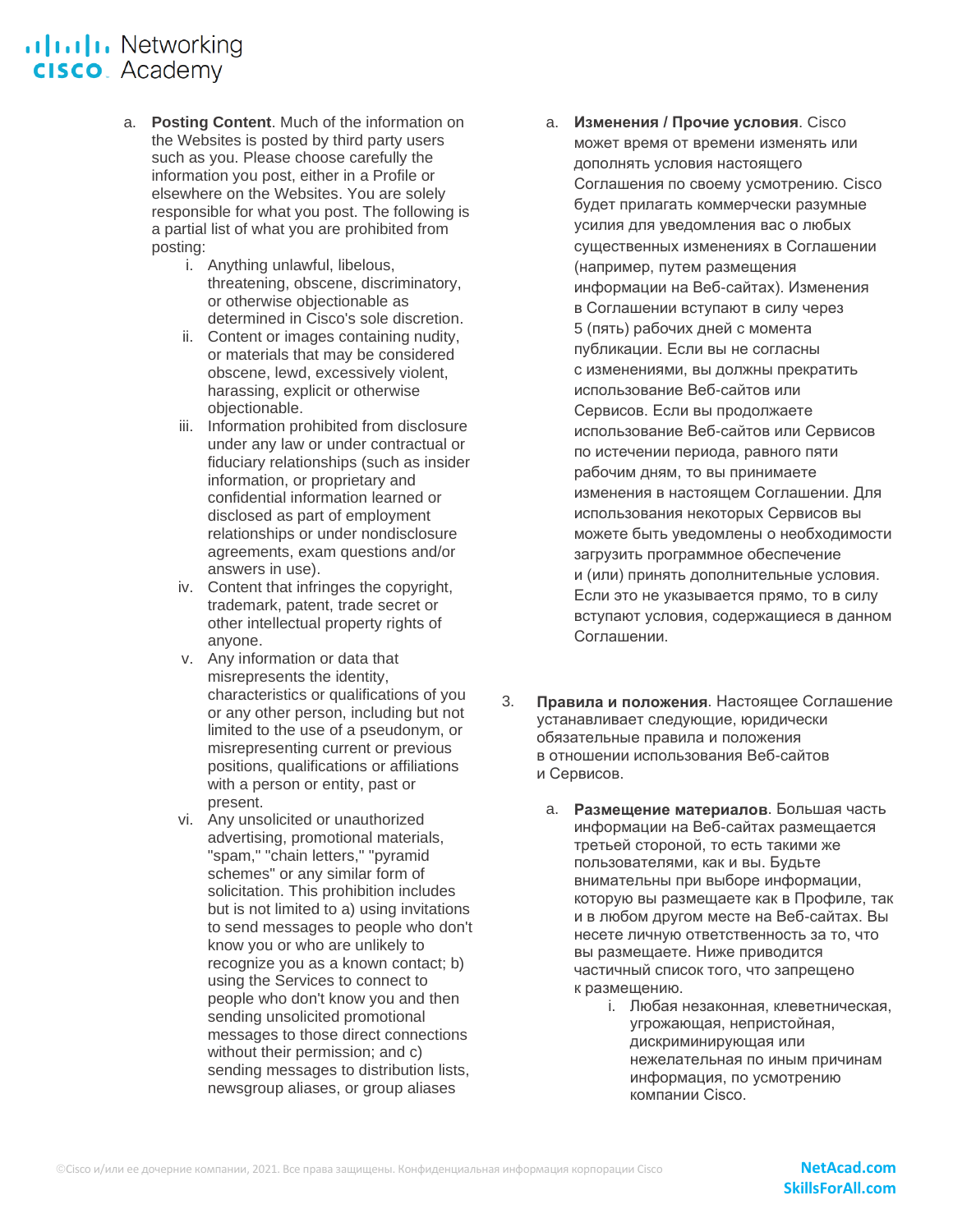# .**Ilt.Ilt.** Networking **CISCO**. Academy

for purposes of spamming or solicitation.

- vii. Any virus, malware or other harmful code.
- viii. Anything that disrupts or interferes with the Services or other functionality of the Websites.
- ix. Any solicitations for business (except on those Websites that expressly permit Academy alumni to discuss potential career opportunities).
- x. Any other content that, in Cisco's sole discretion, undermines the purpose of the Websites or otherwise reflects unfavorably upon Cisco, its partners, affiliates or customers.

Be advised that other users may violate one or more of the above prohibitions, but Cisco assumes no responsibility or liability for such actions. If you become aware of misuse of the Websites or Services by any person, please contact [netacadsupport@netacad.com.](mailto:netacadsupport@netacad.com) Cisco may investigate any complaints and violations that come to our attention and may take any action that we believe is appropriate, including, but not limited to issuing warnings, removing the content or terminating accounts and/or Profiles. However, because situations and interpretations vary, we also reserve the right not to take any action. Under no circumstances will Cisco be liable in any way for any data or other content on the Websites, including, but not limited to, any errors or omissions in any such data or content, or any loss or damage of any kind incurred as a result of the use of, access to, or denial of access to any data or content on the Websites. If at any time you are not happy with the Websites or the Services or object to any material on the Websites, your sole remedy is to cease using the Websites or the Services.

b. **Laws and Reporting**. You may not use the Websites or Services in any manner inconsistent with applicable law or for any illegal purpose, including but not limited to conspiring to violate laws or regulations. Recognizing the global nature of the Internet, you also agree to comply with applicable local rules or codes of conduct (including codes imposed by your employer or institution) regarding online behavior and acceptable content. Additionally, you agree to comply with applicable laws regarding the transmission of technical data exported from the United States

- ii. Материалы или изображения, содержащие обнаженную натуру, или материалы, которые могут считаться непристойными, чрезмерно жестокими, оскорбительными, нецензурными или нежелательными по иным причинам.
- **iii.** Информация, раскрытие которой запрещено по закону или вследствие контрактных или фидуциарных отношений (такая как инсайдерская информация или служебная и конфиденциальная информация, полученная или раскрытая в рамках трудовых отношений или при условиях соглашения о неразглашении, экзаменационные вопросы и (или) ответы на них).
- iv. Материалы, нарушающие авторские права, товарные знаки, патенты, коммерческую тайну или другие права на чью-либо интеллектуальную собственность.
- v. Любая информация или данные, которые искажают идентификацию личности, характеристики или квалификацию, вашу или любого другого лица, включая, помимо прочего, использование псевдонима или искажение текущей или предыдущей должности, квалификации или принадлежности к какому-либо лицу или организации, в прошлом или настоящем.
- vi. Любая нежелательная или несанкционированная реклама, промоматериалы, спам, письма счастья, финансовые пирамиды или любое подобное навязывание услуг. Этот запрет включает, в частности: а) использование приглашений для отправки сообщений людям, которые вас не знают или которые вряд ли узнают вас в качестве известного контакта; б) использование Сервисов для установления связи с людьми, которые вас не знают, а затем отправку нежелательных рекламных сообщений на эти прямые соединения без их разрешения; в) отправку сообщений в списки рассылки,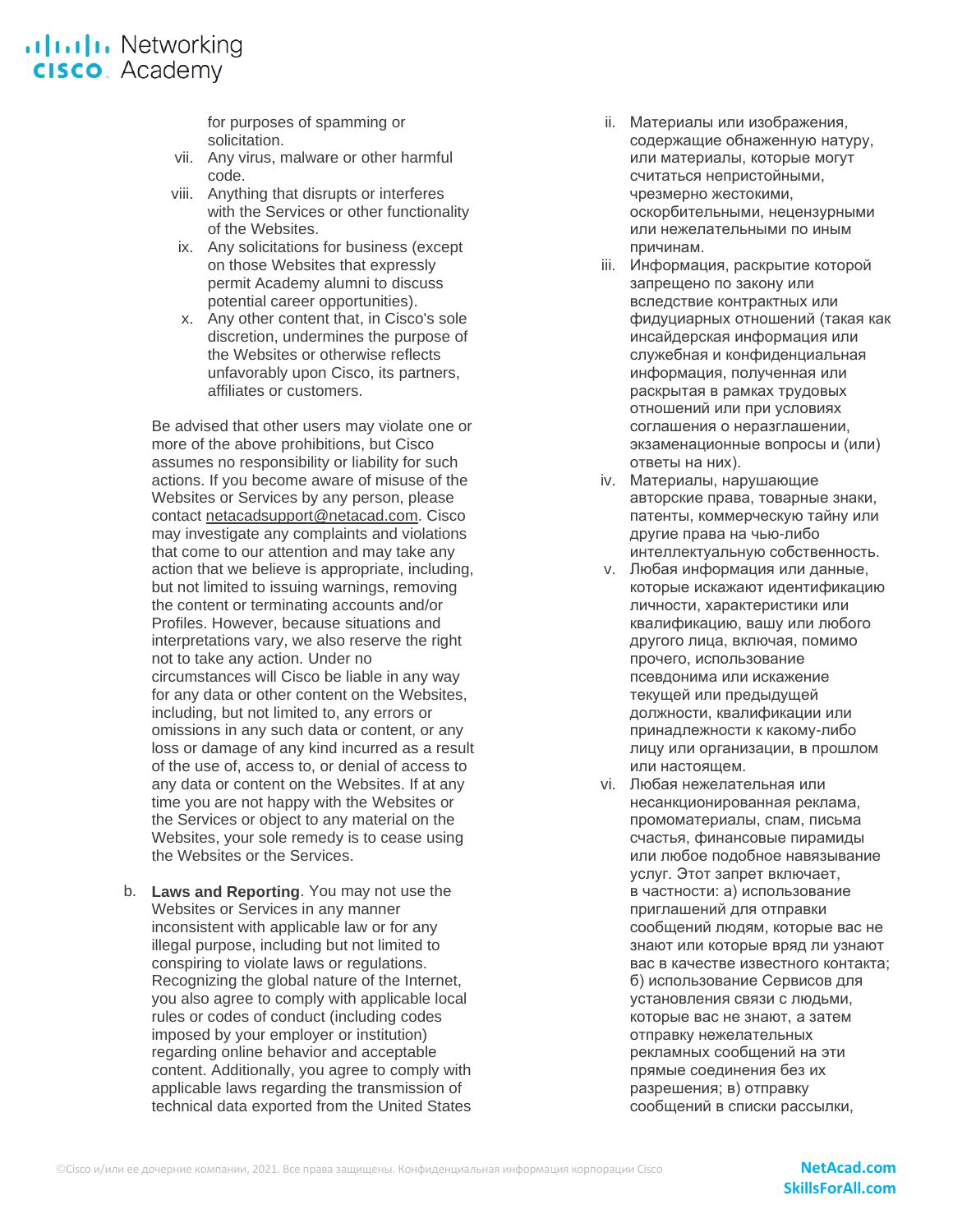or the country in which you reside. Cisco reserves the right to investigate and take appropriate action against anyone who, in Cisco's sole discretion, is suspected of violating this provision, including without limitation, reporting you to law enforcement authorities. Use of the Services is void where prohibited.

- c. **Username and Password**. During the registration process, you will be asked to select a username. Each user is required to have a unique username and password. You may not select as your username the name of another person to the extent that could cause deception or confusion; a name which violates any trademark right, copyright, or other proprietary right; or a name which Cisco deems in its discretion to be vulgar or otherwise offensive. Cisco reserves the right to delete or change any username for any reason or for no reason. You are fully responsible for all activities conducted through or under your username. You are entirely responsible for maintaining the confidentiality of your password. You agree not to use the username or password of another user at any time or to disclose your password to any third party. If you believe your password has been compromised, please change your password immediately. If problems with your password persist, please contact the Cisco support desk at [netacadsupport@netacad.com.](mailto:netacadsupport@netacad.com) You are solely responsible for any and all use of your login information (username and password).
- d. **Transfers/Competitive Use**. You may not trade, sell or otherwise transfer your account to any other person without Cisco's written consent. You may not use the Websites or the Services to advertise, promote, endorse or market, directly or indirectly, any products, services, solutions or other technologies that, in Cisco's sole and absolute discretion, compete with the products, services, solutions or technologies of Cisco.
- 4. **Monitoring**. Nothing in this Agreement requires Cisco to monitor or edit the Websites. If at any time Cisco chooses, in its sole discretion, to monitor or edit the Websites, Cisco assumes no responsibility for anything submitted by users, no obligation to modify or remove any inappropriate submissions and no responsibility for the conduct of any user, except as required under applicable law. Cisco does not endorse and has no control over what users

псевдонимы групп новостей или псевдонимы групп в целях рассылки спама или запроса.

- vii. Любые вирусы, вредоносное ПО и другой вредоносный код.
- viii. Все, что нарушает работу Сервисов или функционирование Веб-сайтов или препятствует этому.
- ix. Любая реклама бизнеса (за исключением Веб-сайтов, на которых выпускникам Академии явно разрешено обсуждать потенциальные возможности для карьерного роста).
- x. Любые другие материалы, которые, по мнению компании Cisco, противоречат цели Веб-сайтов или иным образом неблагоприятно отражаются на компании Cisco, ее партнерах, аффилированных партнерах или клиентах.

Имейте в виду, что другие пользователи могут нарушить один или несколько из вышеперечисленных запретов, но Cisco не несет ответственности за такие действия. Если вам стало известно о злоупотреблении Веб-сайтами или Сервисами, обратитесь по адресу [netacadsupport@netacad.com.](mailto:netacadsupport@netacad.com)Cisco может расследовать любые жалобы и нарушения, о которых нам станет известно, и принимать любые действия, которые мы считаем необходимыми, включая выдачу предупреждения, удаление материала или удаление учетных записей и (или) Профилей, но не ограничиваясь этим. Однако, поскольку ситуации и их интерпретации отличаются, мы оставляем за собой право не предпринимать никаких действий. Ни при каких обстоятельствах Cisco не несет никакой ответственности за какие-либо данные или другое содержимое Веб-сайтов, включая любые ошибки или пропуски в данных или материалах, любые потери или ущерб любого рода, понесенный в результате использования, доступа или отказа в доступе к любым данным или материалам Веб-сайтов, но не ограничиваясь этим. Если вас не устраивают Веб-сайты, или Сервисы, или какие-либо материалы на Веб-сайтах, единственным средством правовой защиты является прекращение использования Вебсайтов или Сервисов.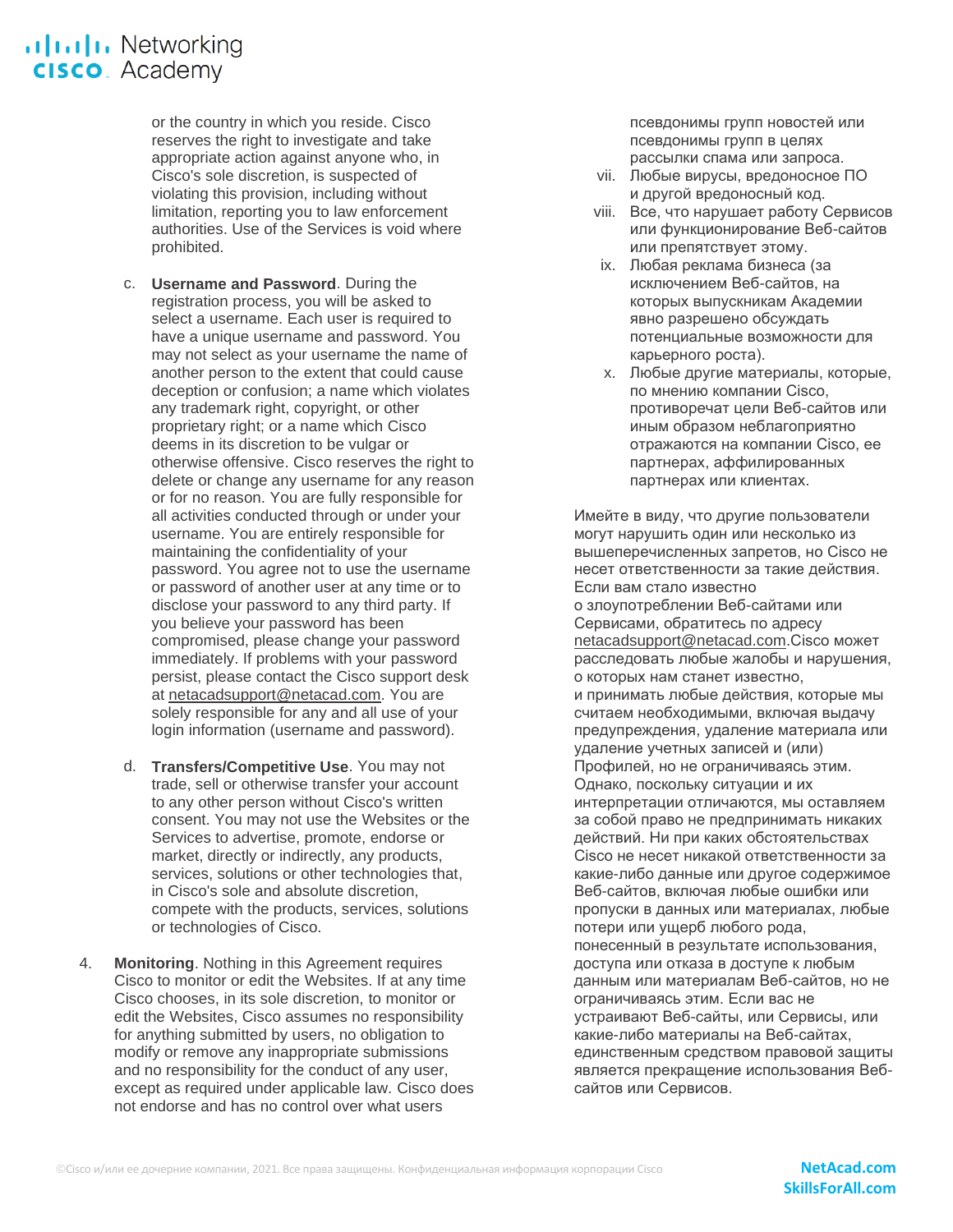### .**Ilt.Ilt.** Networking **CISCO**. Academy

post or submit to the Websites. Cisco cannot guarantee the accuracy of any information submitted by any user of the Websites, nor any identity information about any user. Cisco reserves the right, in its sole discretion, to reject, refuse to post or remove any Profile, posting or other data, or to restrict, suspend, or terminate any user's access to all or any part of the Websites or Services at any time, for any or no reason, with or without prior notice, and without liability. Upon any suspension or termination, Cisco may retain or delete, in its sole discretion, any information or content that you previously provided. You agree that Cisco has no liability whatsoever if it refuses to post your submissions or edits, restricts or removes your submissions

### **5. Ownership /Licenses**

- a. Cisco does not claim any ownership rights in any text, files, images, photos, video, sounds, works of authorship or other materials that users upload to the Websites or transmit via the Services ("User Content" or your "Content"). However, you understand and agree that by uploading Content to the Websites, transmitting Content using the Services or otherwise providing Content to Cisco, you automatically grant (and warrant and represent you have a right to grant) to Cisco a world-wide, royalty-free, sublicensable (so Cisco affiliates or contractors can deliver the Services) perpetual, irrevocable license to use, modify, publicly perform, publicly display, reproduce and distribute the Content in the course of offering the Websites and the Services. Cisco will treat any User Content as non-confidential and public. Please do not submit confidential or private information. Cisco may distribute your Content, in whole or in part, to third party sites. You agree that any other user of the Websites or any other site on which your Content is exhibited may access, view, store or reproduce your Content for such user's personal use or otherwise in connection with use of such site and the Services.
- b. The Websites and the Services also contain content owned by or licensed to Cisco ("Cisco Content"). Cisco owns and retains all rights in the Cisco Content and the Services, including all intellectual property rights. Cisco hereby grants you a limited, revocable, nonsublicensable license to reproduce and display the Cisco Content (excluding any software

b. **Законы и отчетность**. Запрещается использовать Веб-сайты или Сервисы каким-либо образом, несовместимым с действующим законодательством, или в незаконных целях, включая, помимо прочего, сговор с целью нарушить законы или правила. Признавая глобальный характер Интернета, вы также соглашаетесь соблюдать действующие местные правила и кодексы поведения (в том числе и правила, введенные вашим работодателем или организацией) в отношении поведения в Интернете и допустимого содержимого. Кроме того, вы соглашаетесь соблюдать существующие законы о передаче технических данных, экспортируемых из США или страны, в которой вы проживаете. Cisco оставляет за собой право проводить расследование и принимать соответствующие меры против тех, кто, по мнению Cisco, подозревается в нарушении этого положения, в том числе и сообщать о вас в правоохранительные органы. Использование Сервисов является недействительным, когда это запрещено.

#### c. **Имя пользователя и пароль**.

В процедуре регистрации от вас потребуется выбрать имя пользователя. Каждый пользователь должен иметь уникальное имя пользователя и пароль. Запрещается выбирать в качестве имени пользователя имя другого лица, так как это может привести к обману или путанице; имя, которое нарушает права на товарный знак, авторские права или другие права собственности; или имя, которое, по мнению Cisco, является грубым или оскорбительным. Компания Cisco оставляет за собой право удалять или изменять имена пользователей по любой причине, в том числе без указания причины. Вы несете полную ответственность за все действия, выполняемые под вашим именем пользователя. Вы несете полную ответственность за сохранение конфиденциальности вашего пароля. Вы обязуетесь не использовать чужие имя пользователя или пароль, а также не передавать свой пароль третьим лицам. Если вы считаете, что ваш пароль был взломан, немедленно измените его. Если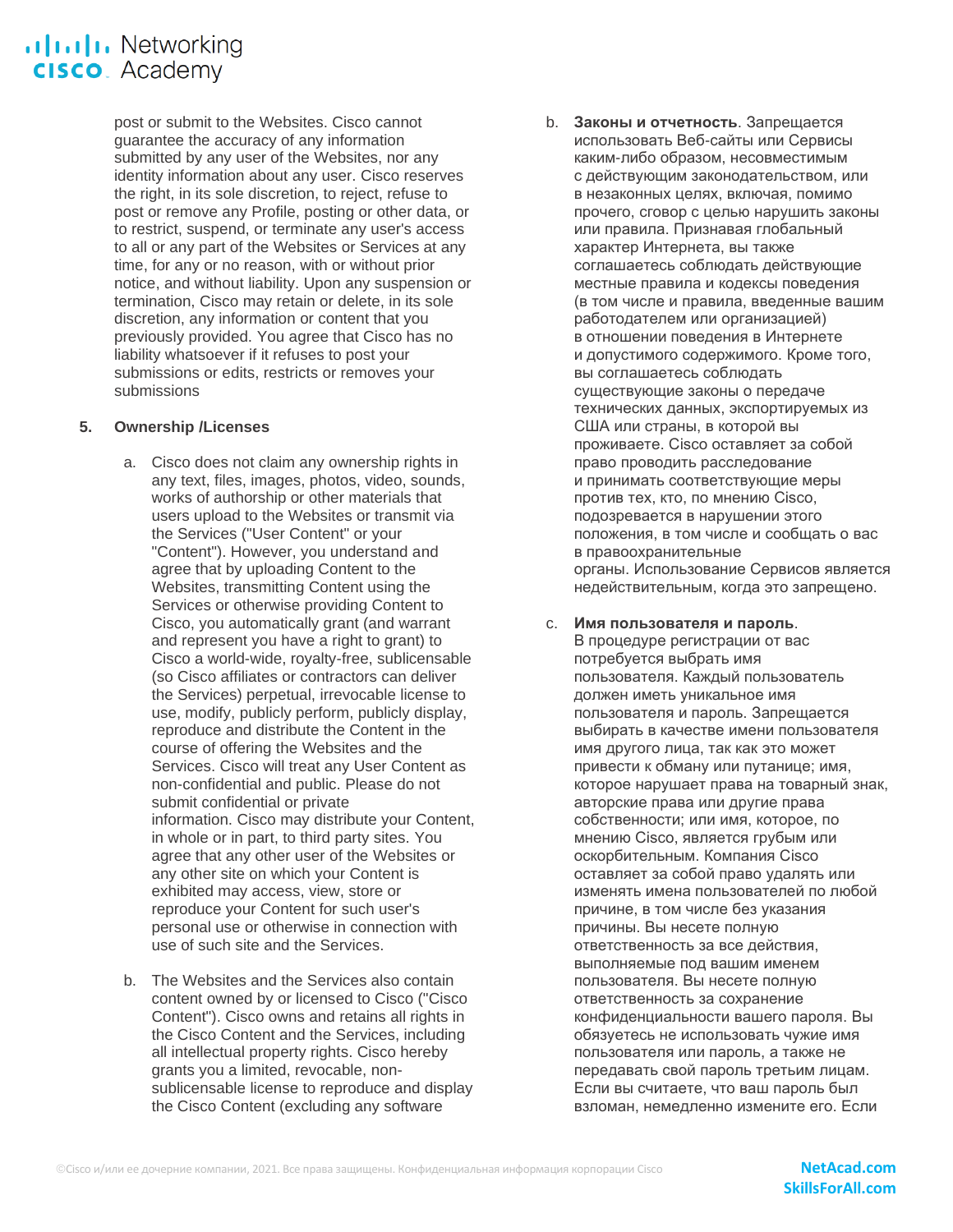## .**Iliili.** Networking **CISCO**. Academy

code) solely for your personal use to view the Websites and otherwise as necessary to use the Services. Except as set forth above, nothing contained in this Agreement shall be construed as conferring by implication, estoppel or otherwise any license or right under any trade secret, patent, trademark, copyright or other intellectual property right of Cisco or any third party. All licenses not expressly granted by Cisco are reserved.

- c. You agree that even though you may retain certain copyright or other intellectual property rights with respect to content you upload while using the Websites, you do not own any data Cisco stores on Cisco's servers (including without limitation any data representing or embodying any or all of your content). Your intellectual property rights do not confer any rights of access to the Websites or any rights to data stored by or on behalf of Cisco.
- 6. **User Disputes.** You are solely responsible for your interactions with other users. Cisco reserves the right, but has no obligation, to monitor disputes between you and other users.
- 7. **Privacy**. Use of the Websites and Services is also subject to the Cisco Systems Inc. Privacy Policy, located [here,](https://www.cisco.com/c/en/us/about/legal/privacy.html) and the [Cisco Networking Academy](https://www.netacad.com/data-protection)  Privacy [Data Sheet.](https://www.netacad.com/data-protection) Additionally, you understand and agree that Cisco may contact you via e-mail or otherwise with information relevant to your use of the Websites or Services. You also agree to have your name and/or email address listed in the header of certain communications you initiate through the Services. Please note that any personal data you provide as part of your use of the Websites will be accessible to other users irrespective of the information you may provide as a Program participant. In other words, if applicable, you should be aware that you may disclose more personal data on the Websites than you disclose under the disclosure policies selected by your individual institution or academy.
- 8. **Additional Disclaimer**.
	- a. **Technical Errors**. Cisco assumes no responsibility for any error, omission, interruption, deletion, defect, delay in operation or transmission, communications line failure, theft or destruction or unauthorized access to, or alteration of any user communication. Cisco is not responsible for any problems or technical malfunction of any telephone network

проблемы с вашим паролем продолжаются, свяжитесь со службой поддержки Cisco по адресу [netacadsupport@netacad.com.](mailto:netacadsupport@netacad.com) Вы несете исключительную ответственность за любое использование вашей регистрационной информации (имени пользователя и пароля).

- d. **Передача прав / Конкурентное использование**. Вы не можете совершать мену, продавать или иным образом передавать вашу учетную запись любому другому лицу без письменного согласия компании Cisco. Запрещается использовать Веб-сайты и Сервисы, чтобы рекламировать, продвигать, поддерживать прямо или косвенно любые продукты, услуги, решения или другие технологии, которые, по усмотрению Cisco, конкурируют с продуктами, услугами, решениями и технологиями Cisco, или осуществлять их сбыт.
- 4. **Мониторинг**. Ничто в настоящем Соглашении не требует от Cisco мониторинга или редактирования Веб-сайтов. Если в какой-либо момент Cisco по своему усмотрению принимает решение о мониторинге и редактировании Вебсайтов, Cisco не несет ответственности за все данные, представленные пользователями, не обязана изменять или удалять любые неуместные материалы и не несет ответственности за поведение любого из пользователей, кроме случаев, предусмотренных действующим законодательством. Cisco не отслеживает материалы, размещаемые пользователями на Веб-сайтах, и не имеет над ними никакого контроля. Cisco не может гарантировать точность любой информации, предоставленной любым пользователем на Веб-сайтах, а также информации о личности любого пользователя. Cisco оставляет за собой право по собственному усмотрению отклонить, удалить любой Профиль, публикацию или другие данные или отказать в их размещении; ограничить, приостановить или прекратить доступ любого пользователя ко всем Вебсайтам или Сервисам или их части в любое время по любой причине или без нее, с предварительным уведомлением или без него, а также без какой-либо ответственности. При любом приостановлении или прекращении Cisco может сохранять или удалять по своему собственному усмотрению любую информацию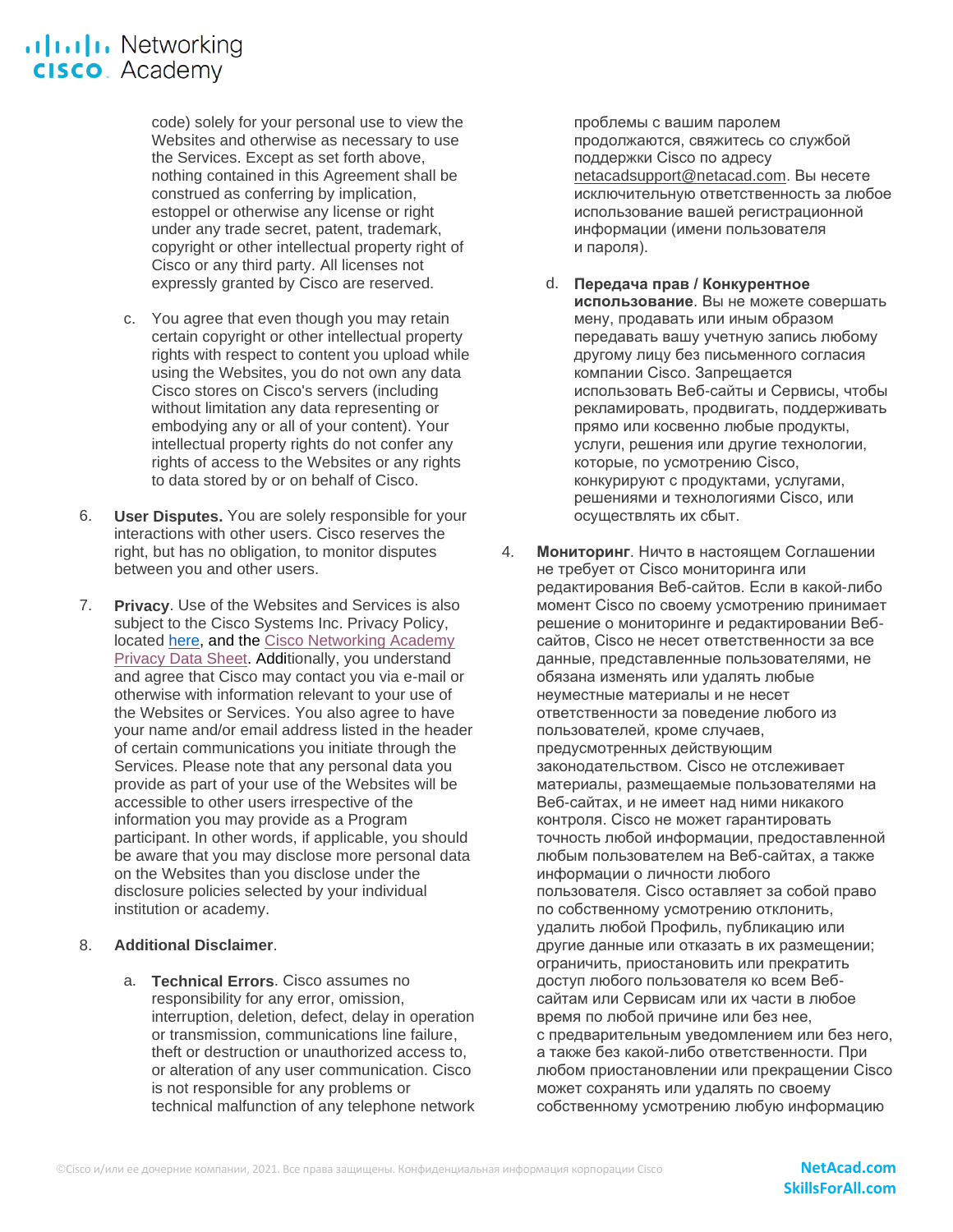### ululu Networking **CISCO**. Academy

or lines, computer online systems, servers or providers, computer equipment, software, failure of any email due to technical problems or traffic congestion on the Internet or on any of the Services or combination thereof, including any injury or damage to users or to any person's computer related to or resulting from using the Websites or the Services.

- 9. **Indemnity**. You agree to defend, indemnify and hold Cisco, its subsidiaries, and affiliates, and their respective officers, agents, partners and employees and Cisco's suppliers, harmless from any loss, liability, claim, or demand, including reasonable attorneys' fees, made by a party arising out of or related to: (i) your use of the Services or the Websites; (ii) your breach of this Agreement; or (iii) your Content.
- 10. **Disputes**. If there is any dispute about or in any way involving the Websites or the Services, you agree that the dispute shall be governed by the laws of the State of California, USA, without regard to conflict of law provisions and you agree to exclusive personal jurisdiction and venue in the state and federal courts of the United States located in the State of California, City of San Jose.
- 11. **Costs and Fees**. Except where you are expressly advised otherwise during the course of your use of the Websites and Services, the Websites and Services are provided at no charge. You are solely responsible for any costs and expenses you incur as a result of your use of the Websites or the Services. You agree that Cisco may later require users to pay a fee to continue to use the Services or to use the Websites.
- 12. **General**. Subject to that, this Agreement constitutes the entire agreement between you and Cisco regarding the use of the Services and the Websites. The failure of Cisco to exercise or enforce any right or provision of this Agreement shall not operate as a waiver of such right or provision. The section titles in this Agreement are for convenience only and have no legal or contractual effect. This Agreement operates to the fullest extent permissible by law. If any provision of this Agreement is unlawful, void or unenforceable, that provision is deemed severable from this Agreement and does not affect the validity and enforceability of any remaining provisions. The parties are independent contractors under this Agreement and no other relationship is intended, including a partnership, franchise, joint venture, agency, employer/employee, fiduciary, master/servant relationship, or other special

или материалы, которые вы размещали ранее. Вы соглашаетесь с тем, что Cisco не несет ответственности в случае отказа в отправке сообщения или редактировании, ограничения или удаления ваших публикаций.

#### **5. Право собственности / Лицензии.**

- a. Cisco не претендует на права собственности на любые тексты, файлы, изображения, фотографии, видео, аудио, авторские произведения или другие материалы, которые пользователи выгружают на Веб-сайты или передают с помощью Сервисов («Пользовательский контент» или ваш «Контент»). Тем не менее вы понимаете и соглашаетесь с тем, что, загружая Контент на Веб-сайты, передавая Контент с помощью Сервисов или иным способом предоставляя Контент Cisco, вы автоматически предоставляете (гарантируете и подтверждаете, что у вас есть на это право) Cisco глобальную, безвозмездную, сублицензируемую (чтобы аффилированные партнеры или контрагенты Cisco могли предоставлять Сервисы), безотзывную лицензию на использование, изменение, публичное исполнение, публичный показ, воспроизведение и распространение Контента в рамках предоставления Вебсайтов и Сервисов. Cisco будет рассматривать любой Пользовательский контент как неконфиденциальный и публичный. Не размещайте конфиденциальную и личную информацию. Cisco может передавать ваш Контент целиком или частично сайтам третьих лиц. Вы соглашаетесь с тем, что любой другой пользователь Веб-сайтов или любого другого сайта, на которых размещен ваш Контент, может получить доступ к вашему Контенту, просматривать, хранить и воспроизводить ваш Контент для личного пользования или в связи с использованием такого сайта и Сервисов.
- b. Веб-сайты и Сервисы также содержат принадлежащий или лицензированный Cisco Контент (далее «Контент Cisco»). Cisco владеет всеми правами на Контент Cisco и Сервисы, включая все права на интеллектуальную собственность, и сохраняет их за собой. Cisco предоставляет вам ограниченную, подлежащую отмене, несублицензируемую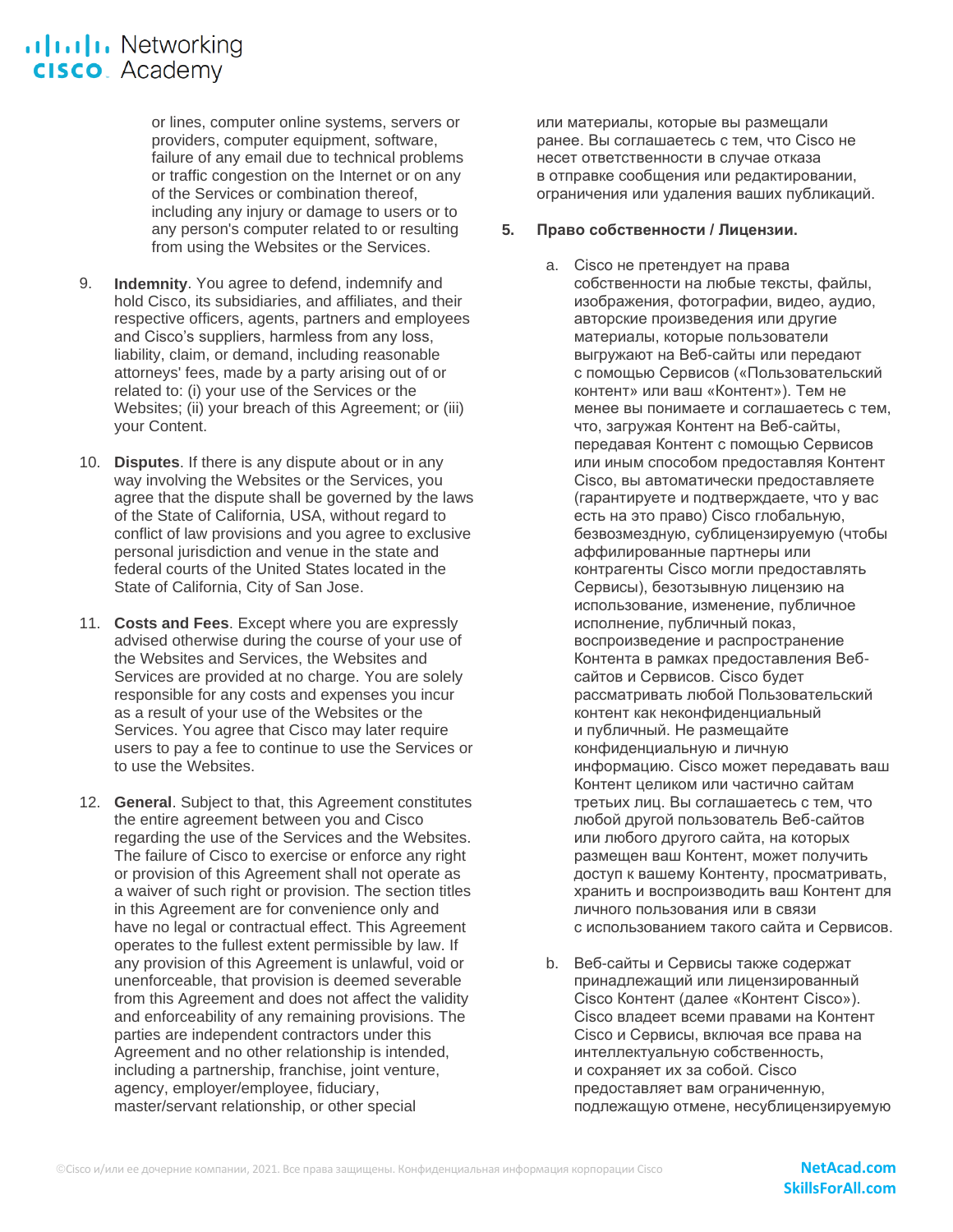relationship. Neither party shall act in a manner which expresses or implies a relationship other than that of independent contractor, nor bind the other party.

лицензию на воспроизведение и просмотр Контента Cisco (исключая программный код) исключительно для личного пользования, для просмотра Веб-сайтов и использования Сервисов. За исключением случаев, указанных выше, ничто в настоящем Соглашении не может быть истолковано как косвенная, умышленная или любая другая передача лицензии или прав на коммерческую тайну, патентов, товарных знаков, авторских прав или других прав на интеллектуальную собственность Cisco или третьих лиц. Все лицензии, которые прямо не указаны в данном документе, сохраняются за компанией Cisco.

- c. Вы согласны с тем, что, хотя вы можете сохранить определенные авторские права или другие права интеллектуальной собственности по отношению к контенту, который вы выгружаете при использовании Веб-сайтов, вам не принадлежит никаких данных, которые Сisco хранит на серверах Cisco (включая все без ограничения данные, представляющие или отражающие часть контента или весь ваш контент). Ваши права на интеллектуальную собственность не дают никаких прав на доступ к Веб-сайтам или прав на данные, хранимые от имени Cisco.
- 6. **Разногласия между пользователями.** Вы несете личную ответственность за ваши взаимодействия с другими пользователями. Cisco оставляет за собой право, но не обязуется контролировать споры между вами и другими пользователями.
- 7. **Конфиденциальность**. Использование Вебсайтов и Сервисов также регулируется Политикой конфиденциальности Cisco Systems Inc., расположенной [здесь,](https://www.cisco.com/c/en/us/about/legal/privacy.html) и [Информационным](https://www.netacad.com/data-protection)  бюллетенем о [конфиденциальности Сетевой](https://www.netacad.com/data-protection)  [академии Cisco.](https://www.netacad.com/data-protection) Кроме того, вы понимаете и соглашаетесь, что Cisco может связаться с вами по электронной почте или иным образом по поводу информации, имеющей отношение к использованию Веб-сайтов или Сервисов. Вы также соглашаетесь на то, чтобы ваше имя и (или) адрес электронной почты были указаны в заголовках некоторых сообщений, которые вы отправляете через Сервисы. Обратите внимание, что любые персональные данные, которые вы предоставляете при использовании Веб-сайтов, будут доступны другим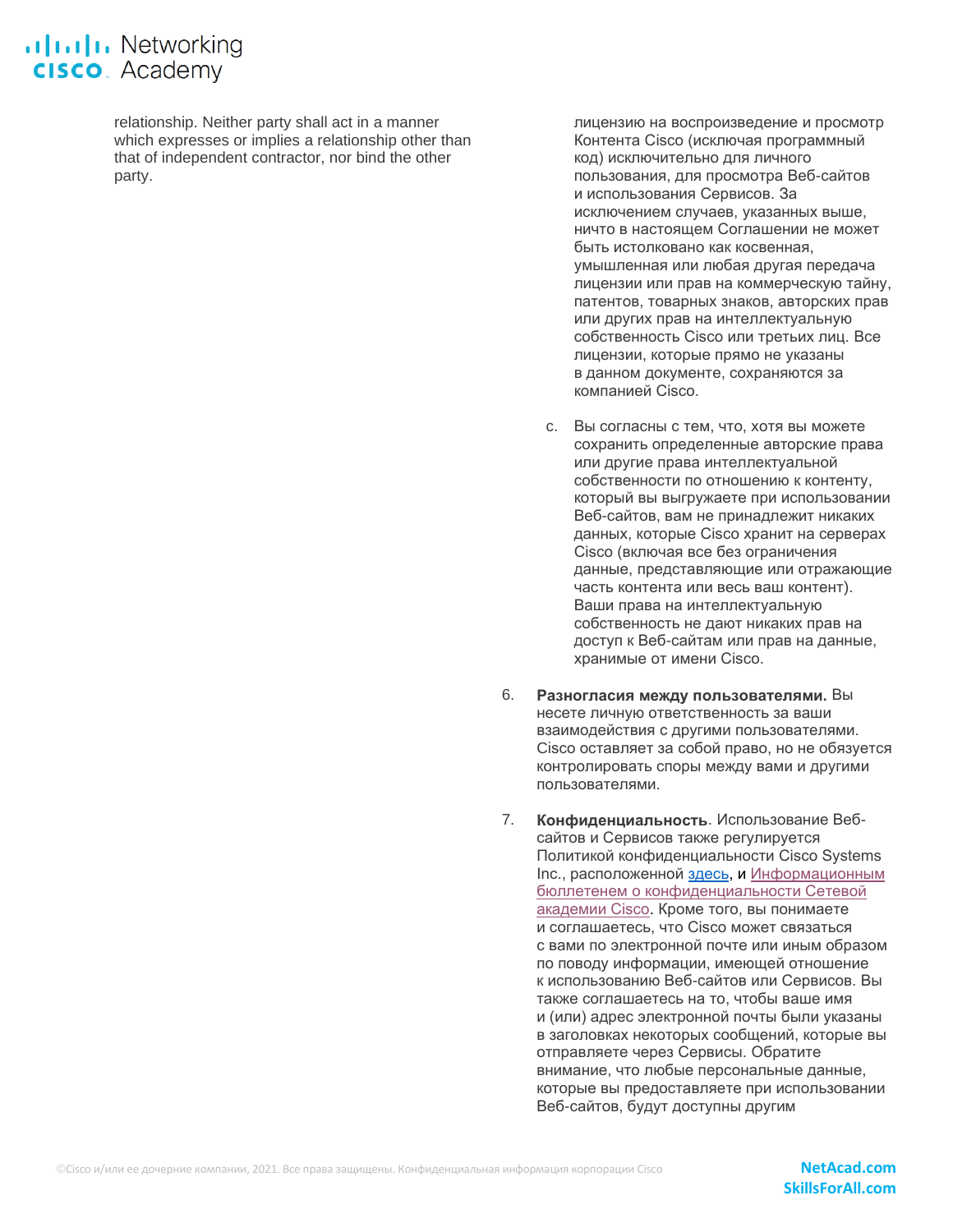## **alulu** Networking **CISCO**. Academy

пользователям независимо от того, какую информацию вы можете предоставить в качестве участника Программы. Другими словами, вы должны знать, что при необходимости вы можете раскрыть больше личных данных на Веб-сайтах, чем обязует раскрывать политика конфиденциальности вашей академии или организации.

#### 8. **Дополнительное заявление об ограничении ответственности**.

- a. **Технические ошибки**. Cisco не несет никакой ответственности за любые ошибки, упущения, прерывания, удаление, дефекты, задержки в работе или передаче данных, повреждения линий связи, кражу, уничтожение, изменение любых сообщений, предназначенных пользователям, или несанкционированный доступ к таким сообщениям. Cisco не несет ответственности за любые проблемы или технические неполадки телефонных сетей или линий, онлайновых компьютерных систем, серверов или провайдеров, компьютерного оборудования, программного обеспечения, выход из строя электронной почты из-за технических проблем или перегрузок трафика в Интернете, любого Сервиса или их комбинации, в том числе любые повреждения или ущерб для пользователей или персональных компьютеров, связанные с использованием Веб-сайтов или Сервисов или ставшие результатом их использования.
- 9. **Возмещение убытков**. Вы соглашаетесь защищать и ограждать компанию Cisco, ее дочерние компании, аффилированных партнеров и должностных лиц, агентов, партнеров, сотрудников и поставщиков от любых потерь, ответственности, претензий или требований, включая гонорары адвокатов, за сделанное стороной: 1) в результате использования вами Сервисов или Веб-сайтов; 2) вследствие нарушения вами настоящего Соглашения; 3) в отношении вашего Контента (или в связи с перечисленным).
- 10. **Споры**. В случае возникновения споров о Вебсайтах или Сервисах или споров, каким-либо образом связанных с ними, вы согласны, что споры должны разбираться в соответствии с законами штата Калифорния, США, без учета норм коллизионного права, и вы согласны на